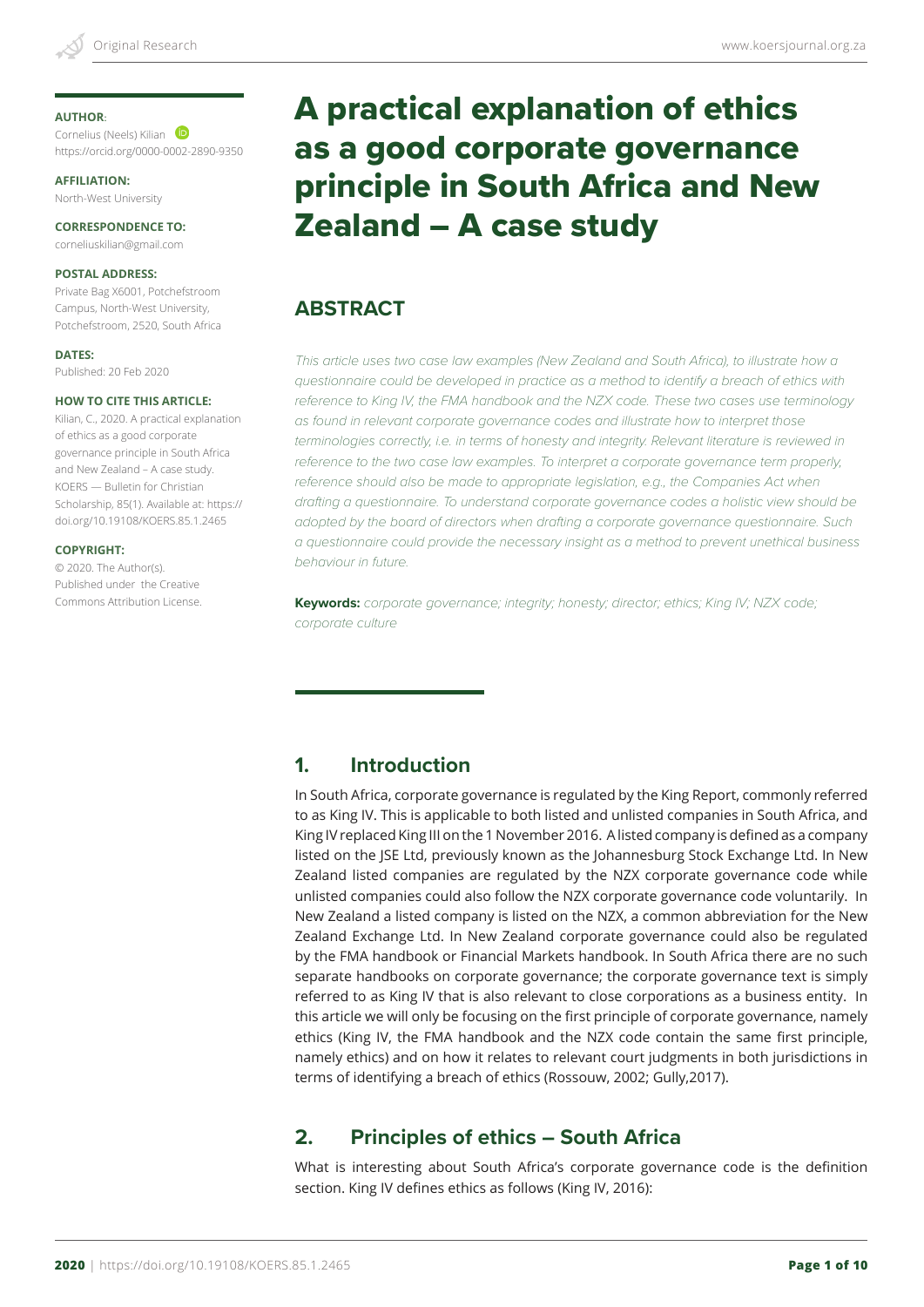Considering what is good and right for the self and the other, and can be expressed in terms of the golden rule, namely, to treat others as you would like to be treated yourself. In the context of organizations, ethics refers to ethical values applied to decision-making conduct, and the relationship between the organization, its stakeholders and the broader society.

In addition, integrity is defined as follows:

In the context of governance and ethics, integrity is the quality of being honest and having strong moral principles. It encompasses consistency between stated moral and ethical standards and actual conduct.

Besides the above, King IV also defines "may" and "should", where the former is simply voluntary compliance while the latter denotes mandatory compliance with the essential code principles of King IV (King IV, 2016). Instead of code, King IV uses the term "policy" as a compliance standard document to establish whether the company is complying with King IV, or not. Part of the policy is intended to promote transparency, to grasp when a business decision has been honestly made and how it relates to integrity (Ackers, 2015). Policy and transparency are also defined in King IV; they play an important role in identifying honesty and or ethics in establishing good corporate governance principles in addition to King IV. The reporting on good corporate governance practices could be contained in financial statements, websites, social media, audit or any other ethics committee reports (generally only relevant to companies which are subjected to audited financial statements), compulsory financial sustainability reports and or any other material which could enhance transparency (King IV, 2016).

### **3. The "should" and "may" of ethics for listed and nonlisted South African companies**

The principle of ethics stipulates when a company must follow an ethical code irrespective of its financial circumstances (Further, 2007). In this article we do not focus on the corporate governance requirements for close corporations as a business entity in South Africa. The corporate governance code relevant to close corporations is simply just a brief summary of the ethics principle; i.e. it lists principle 1 without any "should" or "may" (King IV, 2016). Besides the latter sentence, these "shoulds" for listed or non-listed companies are non-discretionary in their nature and must always be followed by the company or be implemented by the board of directors of that company (Nxumalo, 2016). For example, the directors of a company must abide by the following conduct characteristics which explain ethics in practice: directors must act in good faith and in the best interests of the company, they should avoid conflicts of interest and should act with ethics beyond mere legal compliance (Botha, 2009; King IV, 2016). In addition, the directors must act with care, skill and diligence and must always take reasonable steps to be informed of the facts relevant to management decisions (Padayachee, 2017). What is interesting is the fact that company directors must be well prepared to conduct company meetings, preferably to be well prepared before attending such a meeting (King IV, 2016). Besides the latter, all the principles relevant to ethics as explained in King IV could be contained in a simple checklist format; in South Africa it is not a requirement to draft a separate code or policy of ethics or that a company must monitor its own code of ethics by making use of a checklist. In total, King IV could be used and generally it provides for at least 53 checklist questions applicable to ethics only or to identifying breaches of ethical leadership and ethical citizenship (King IV, 2016). In other words, these 53 questions can be worded in such a manner to require only a yes or no to identify compliance with ethics without the company devising a separate code or policy. A no could indicate non-compliance with these 53 ethics principles and could be relevant to either listed or non-listed companies (Rossouw, 2002). An example of a checklist question could be: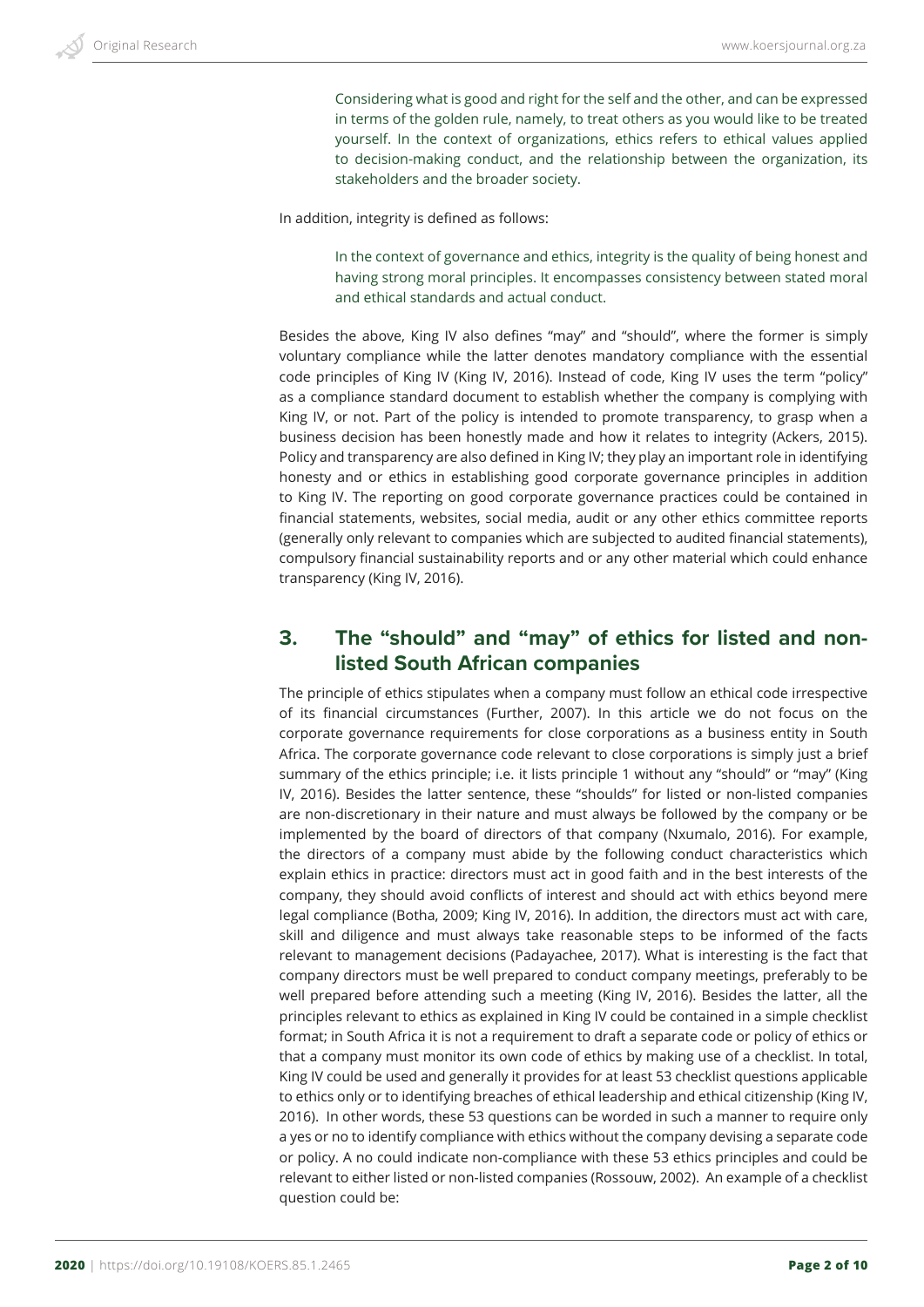| a) A director avoids conflict of interest                         | <b>ves</b> | no |
|-------------------------------------------------------------------|------------|----|
| b) A suspended director attends board meetings                    | yes        | no |
| c) A director has sufficient working knowledge to complete his or |            |    |
| her tasks                                                         | <b>ves</b> | no |
| d) The company has an additional ethics code                      | ves        | no |

It is also required that in the event of additional ethics policies/codes being drafted by a company, those policies are also circulated to the employees of the company as well as to other companies or organizations doing business with that company (King IV, 2016). The implication of the latter point is largely to stipulate the circulation of additional ethical codes as a method to promote future transparency in greater detail during the decision making process of that company (King IV, 2016; Van Niekerk & Olivier, 2012). Any breach of the additional codes (or King IV's "should" statements) could lead to disciplinary actions being taken by the company, i.e., disciplinary hearings based on the remedies/principles of the code available in the Companies Act 2008 relevant to directors who are in breach of their duties (Klopper, 2013). It is therefore possible that an additional code or policy of ethics could also be drafted by the company to such an extent that normal employees of the company (employees who are not directors) should also act in the best interests of the company and in good faith (King IV, 2016; Terraraz, 2008). The effect of the latter is also a fiduciary duty for employees, and any breach thereof could lead to a disciplinary hearing, which will be very unique from a South African perspective based on *employee* fiduciary duties (Du Plessis, 2010). Generally, King IV only regulates a fiduciary duty for *directors* and the consequences of a voluntary additional code for employees could require such duties of all employees at the same standard as that of a director because King IV is flexible in permitting the drafting of additional codes or policies (Botha, 2009). It is also therefore possible that close corporations may contain fiduciary duties for their members/ employees, although King IV does not require the latter as a "should" (King IV, 2016; Awad & Hegazy, 2016).

#### **4. The relevance of King IV to Court Judgments in South Africa**

As was observed earlier, King IV is not mandatory in its application; companies may make use of King IV voluntarily but if they do decide to make use of King IV then they must observe all the "shoulds" (King IV, 2016). In practice it is not always straightforward to grasp the duties of directors (care and skill or otherwise) or to comprehend honesty or the fiduciary duties of directors (Chepkemei, Biwott & Mwaura, 2012). In the following case, the court referred to King IV as a tool to identify a breach of director's duties, i.e. a non-disclosure of conflict of interest. In *Mthimunye-Bakoro v Petroleum Oil and Gas Corporation of South Africa (SOC) Ltd* [2015] ZAWCHC 113; 2015 (6) SA 338 (WCC) the High Court of South Africa, Davis J, referred to the fiduciary duties of directors to act honestly and in the best interests of the company. Besides the latter, the court also gave a brief summary of the duties of care, skill and diligence, which are simply the actions expected of a reasonable director. The applicant in this matter was Mthimunye-Bakoro (chief financial officer) of the Petroleum Oil and Gas Corporation of South Africa who argued that she (as the chief financial officer) was not directly linked to any of this company's financial losses, totalling R15b (South African currency). The respondent argued that the applicant should take voluntary leave since her behaviour could prejudice further company investigations into her business decisions made previously on behalf of the respondent (*Novick and Another v Comair Holdings Ltd and Others* 1979 (2) SA 116 (W)). Also, her conduct during office hours might provoke an opinion amongst some or all employees that the respondent was not serious in suspending unethical directors for failure to comply with the relevant codes and standards of the company, i.e. in suspending an employee during investigations and or in re-employing the employee after conducting an investigation or disciplinary hearing. The applicant argued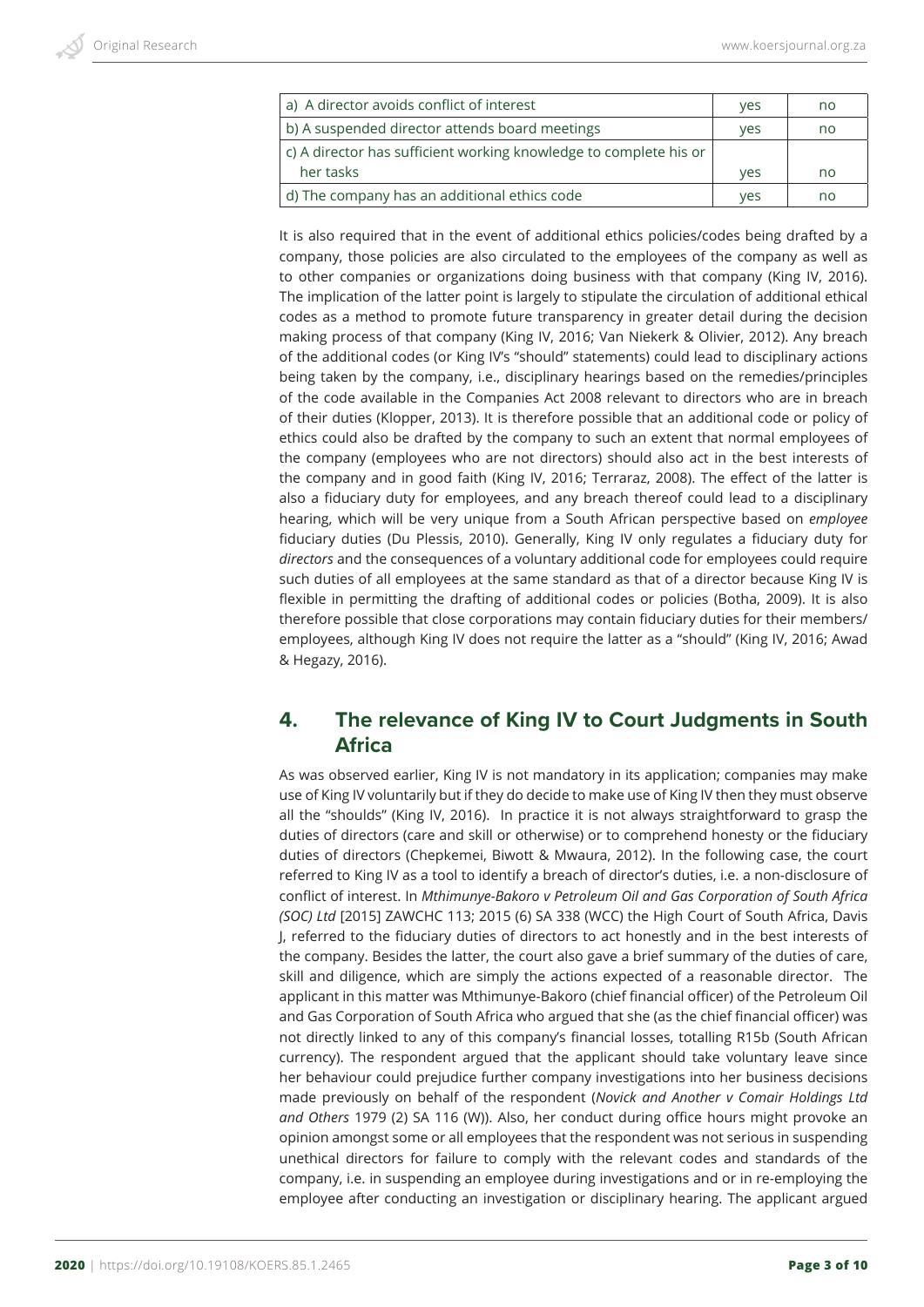that she had to be at work and could not be suspended. The court simply held that under these circumstances there were serious breaches of corporate governance codes. The mere fact that the company had suffered financial losses of R15b was a clear indication that such a person should discontinue her duties as a director/employee immediately to prevent any further financial losses. The court held that to suspend the chief financial officer was part of the fiduciary duties of the board of directors since it would be in the best interests of the company to suspend this officer and await the outcome of her disciplinary hearing. On the other hand, a suspension could be contrary to good corporate governance principles (*South African Broadcasting Corporation Limited v Mpofu and Another* (2009) 4 All SA 169 (GSJ)). The court referred to the *Mpofu* case saying that part of their fiduciary duty is that all directors should be well informed of the facts to be discussed at board meetings and all directors should be present during any meeting to enable the board of directors to take proper decisions. To exclude a director, i.e. the chief financial officer, who allegedly committed a breach of fiduciary duties, is contrary to the *Mpofu* case's reasoning. It was argued by the chief financial officer's attorney that the applicant could not be excused from any board meetings after making a full disclosure, to the company, of her conflict of interest. To allow the chief financial officer to attend the duration of the meeting after full disclosure, is also part of the principle of integrity, and integrity should always be observed by a board of directors. In other words, the board of directors has a collective responsibility not to excuse a director for an alleged breach of fiduciary duty (after disclosure was made) so as to emphasise the integrity of their meetings or follow-up meetings. In addition, to take a decision without the presence of the chief financial officer could be interpreted as a breach of King IV and the Companies Act 2008. However, Davis J argued that in order to establish whether the integrity of a decision will be breached, it is important to focus on the relevant provisions of the Companies Act 2008 of South Africa (section 75(5)(d)) which require that a director should leave a board meeting immediately after disclosing any breach of fiduciary duties to the board. Therefore, to declare that such a decision to suspend her in her absence is contrary to King IV was disallowed by Davis J since her presence was not required at the meeting to vote in favour of her suspension or not. If the directors voted in favour of a suspension then it would be extremely difficult for the applicant to argue on the basis of the *Mpofu* case why her non-presence in following up board meetings would be in breach of integrity. This case illustrates the importance of King IV in establishing a breach of fiduciary duties and the relevance of the Companies Act 2008 in putting integrity into perspective i.e. to reject the reasoning of the *Mpofu* case. Therefore, King IV should always be interpreted with reference to the Companies Act 2008 in order to identify any unethical behaviour of the board of directors (Diplock, 2004).

#### **5. Principles of ethics – New Zealand**

#### *5.1 Background*

In New Zealand, two sets of corporate governance documents are available: the FMA handbook and the NZX code. In brief, the FMA corporate governance handbook's principle on ethics differs from ethics in the NZX code as explained in the paragraph below. The FMA handbook for companies who want to list on the NZX in the future states on page 5 that the principles mentioned in the handbook should be followed voluntarily by prospective listed companies. On page 5 the guidelines relevant to good corporate governance are discussed in a separate paragraph on the following page 6, which also contains commentary. The guidelines are merely used to explain a principle more clearly and or to guide the compliance officer or auditor or director to refer to the comments relevant to the given principle, for a better grasp of how to comply with the principle in practice, but such a principle could be very difficult to understand from a legal perspective (Legg & Jordan, 2014; Kabir, Su & Rahman, 2016). Guidelines could take the form of examples and the comments in this FMA handbook explain why it is important to report on a relevant guideline voluntarily (FMA, 2018). On page 7 it is clearly stated that companies are not required to report in detail the guidelines relevant to ethics but instead on how a company applied ethics in practice for reporting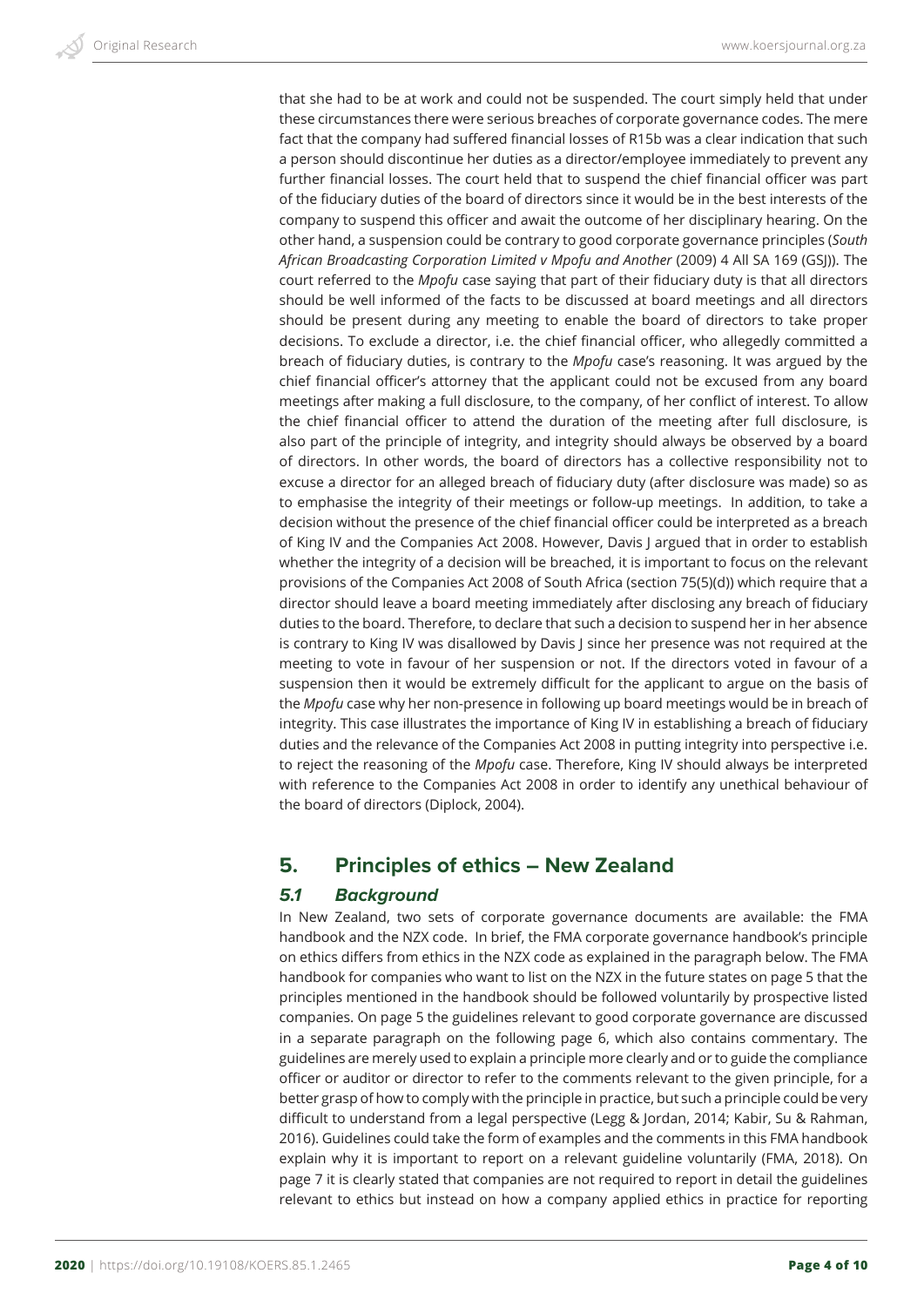purposes. The principle relevant to ethics simply says in brief, that directors should set high standards of ethical behaviour when making business decisions (Arunachalam McLachlan, 2015). A practical example could also be that a director should at least know the industry in which the company operates, in order to make sound business decisions. The guidelines on page 8 of this FMA handbook simply explain what ethical decisions are, by requesting the board of directors to draft an additional code of ethics where honesty could be further explained. It is also possible that the additional draft code could define honesty or ethics since the FMA handbook contains no definitions. A component of the guidelines relevant to ethics is to include integrity and to emphasise that integrity is also important during the making or executing of business decisions (Kabir, Su & Rahman, 2016). The commentary on page 9 illustrates the importance of employing a compliance officer who will audit the ethics code or any supplementary codes on an annual basis as a method to continuously develop the company's ethics code (Lotzof, 2006; Kabir, Su & Rahman, 2016). Compliance could generally take the shape of a checklist which the company could draft and which in general contains yes or no answers to identify a breach of ethics; similar to the checklist example provided above for South Africa.

The question whether the FMA handbook is relevant to listed companies, was subject to a recent circular or discussion document namely "Review of Corporate Governance Reporting Requirements within NZX Main Board Listing Rules" in November 2015. This proposed that FMA guidelines or commentary should become part of the reporting mechanisms of a listed company in addition to a NZX code for listed companies (Gully, 2016). As a result a revised FMA handbook (in its present format it is more focused on unlisted companies) was released on the 28 February 2018 by the Financial Markets Authority or FMA. The new FMA handbook states clearly that it does not overlap with the existing NZX code and that the NZX remains the primary source for listed companies as regards good corporate governance reporting (Arunachalam & McLachlan, 2015). The NZX code for listed companies is similar in style to the FMA handbook owing to the fact that both issues contain guidelines and commentary, and these documents remain voluntary. The NZX code came into effect on 1 October 2017 and includes international best practices as well as some of the guidelines stated in the FMA handbook (Simpson, 2017). This code is not law, and listed or unlisted companies must indicate in their financial statements or on their websites if any breaches of ethics have occurred. It is also possible to state in the financial statements whether a company possesses a comprehensive code for corporate governance principles. Since the King IV has no technical history concerning the implementation or the relevance of other codes or documents pertaining to corporate governance in South Africa, we will compare the following principle of ethics relevant to the new FMA handbook and new NZX code. Even though the FMA handbook is not relevant to listed companies it nevertheless explains the relevance of additional corporate governance principles.

## **6. Principle of ethics in the NZX code**

The NZX code remains a flexible document allowing listed companies to explain why a particular principle as explained by a recommendation is not relevant to a particular listed or unlisted company (Gully, 2017). The only requirement is that the company must explain why, in its opinion, the recommendation for a principle is irrelevant and listed or unlisted companies are free to determine suitable corporate governance practices for their businesses (NZX, 2017). Instead of disclosing corporate governance compliance in the financial statements of a company, a company may make use of its website to disclose compliance practices with respect to this code. In other words a recommendation is subject to compliance and or to an explanation why the company is unable to implement the recommendation, but the commentary in the code remains voluntary compliance disclosure in either the financial statements or on the website of companies (Arunachalam & McLachlan, 2015). Principle 1 states that there is a duty upon the board of directors to maintain high ethical standards and the board is liable to maintain this principle throughout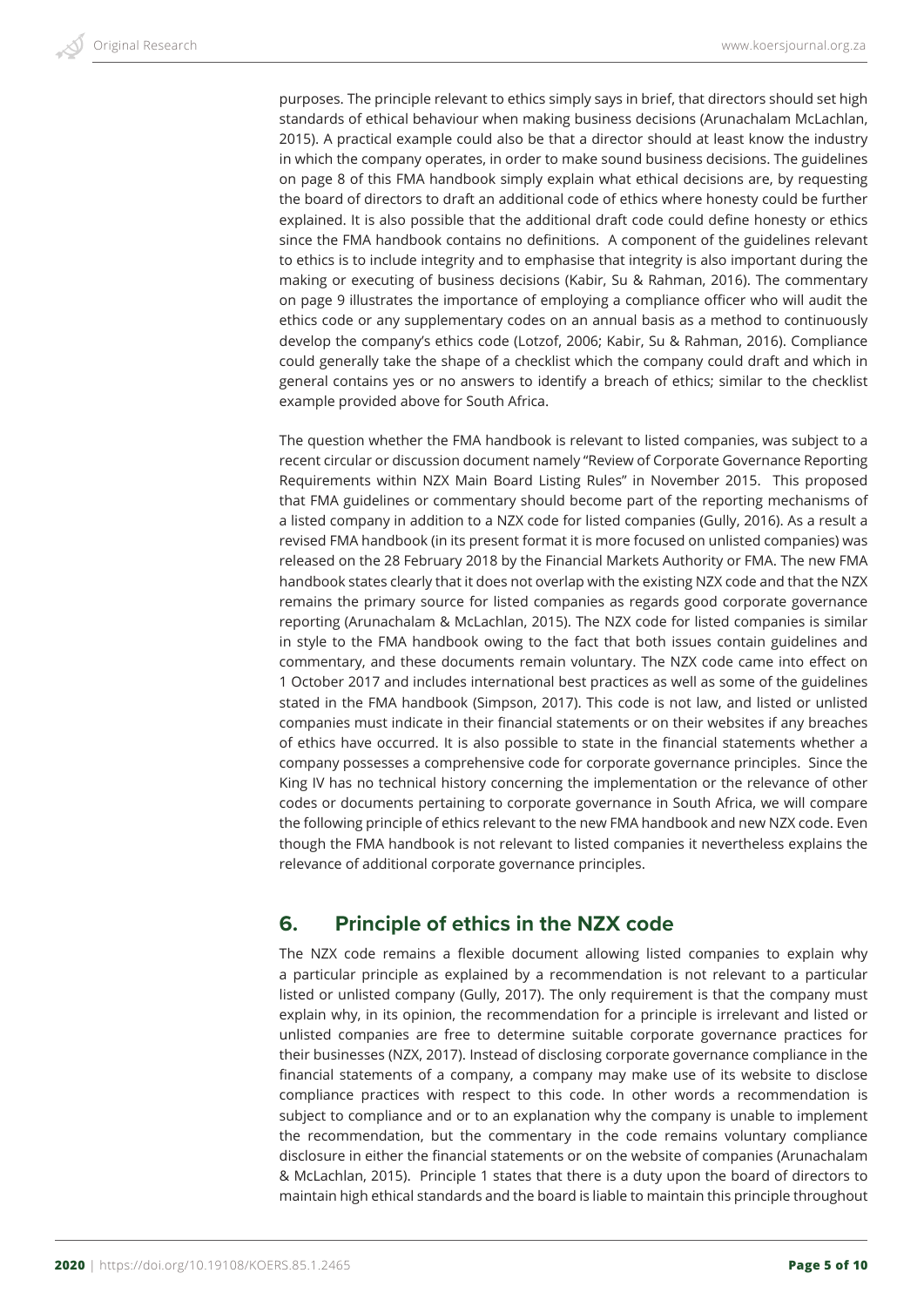the company; i.e. this is also relevant to employees (Arunachalam & McLachlan, 2015). The commentary requires a code of ethics to be drafted by the company, and these ethics should be universally applied to both directors and employees. The code should also be easy to read. Any breaches of the code of ethics could be voluntarily be disclosed by the company without stating whether any person (director or employee) should be subjected to internal disciplinary committees, etcetera. However, the reporting of a breach of ethics is mandatory, the management of breaches is mandatory, everyone should act honestly, everyone should take proper care of company business information, everyone should act in the best interests of the shareholder, stakeholder or otherwise, disclosure of gifts is mandatory, as are procedures relevant to whistle blowing and the like (NZX, 2017). The latter's mandatory disclosure examples of ethics would provide for transparency in the company dealings with other companies or when furnishing information or business information to other companies (Arunachalam & McLachlan, 2015). What is interesting about the code is that it does not stipulate definitions for particular words. Some of the words contained in the NZX code sound very simple; however they remain highly technical and only relevant case law should be consulted to comprehend, for example, honesty and the best interests of the company (Du Plessis, 2010; Lowry, 2012; Havenga, 2000). Generally the latter is part of the fiduciary duties of directors; in this code this duty seems to be relevant to employees as well and could be highly controversial when one focuses on relevant legal examples (Legg and Jordan, 2014). In other words, employees should exercise honest acts towards the company on a level similar to that of directors in order for these acts to be considered ethical (NZX, 2017). On the other hand, the court may also refer to legislation other than the Companies Act 1993 in New Zealand to identify honesty. Thus, the same case law could be relevant to directors and could also be applicable to employees to establish their breach of fiduciary duties when one observes recommendation 1.1 of the NZX code.

#### **7. The relevance of the NZX code to court judgments in New Zealand**

In the matter between *NZX Ltd v Ralec Commodities Pty Ltd* [2016] NZHC 2742, it is a complicated judgment, consisting of approximately 172 pages, dealing with the selling of grain on the New Zealand Exchange by making use of an independent company's trading platform (Clear Ltd) to record the transactions. It is impossible to give a precise scope of the relevant details of this case within a single article, since this case contains claims and counter-claims from both parties; the one side accused the other side of wrongdoing and vice versa. In brief, the relationship between the applicant and the respondent was identified as one of misrepresentations, incorrect information which was supplied relevant to projections made during a due diligence report by NZX (Hughes, 2012). These claims were made against Ralec, while Ralec in turn accused two NZX directors of deceptive conduct. For our purposes, we will only be focusing on the respondent's (Ralec) misrepresentations and incorrect information that are relevant to principle 1 of the NZX code. In this case the High Court of New Zealand did not make reference to any corporate governance code, i.e. the FMA handbook or the NZX code. The court relied on legislation only to identify any form of dishonest acts. As an example, the court made reference to section 6 of the Contractual Remedies Act of 1979 (CRA) of New Zealand which states the following:

(1) If a party to a contract has been induced to enter into it by a misrepresentation, whether innocent or fraudulent, made to him by or on behalf of another party to that contract—

(a) He shall be entitled to damages from that other party in the same manner and to the same extent as if the representation were a term of the contract that has been broken;

The High Court focused on the term misrepresentation, and, in short, held that this term was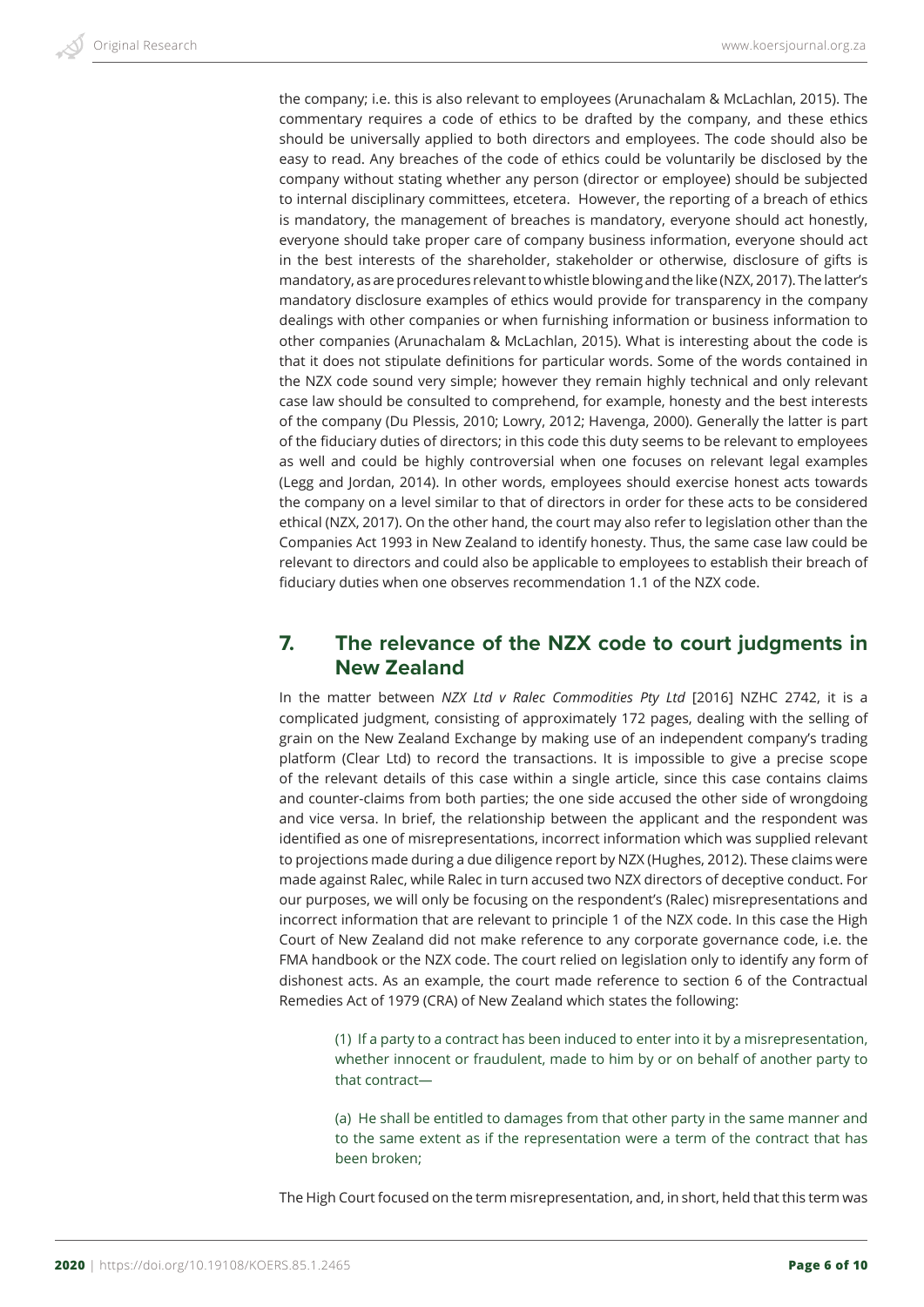not defined by CRA. In this regard, the due diligence report was based on future projections of the grain harvest and the question the court had to answer was whether such projections could be labelled as dishonest acts. Although the future is uncertain, the court held that a projection could be made honestly even though the end result could differ from the actual projection's result (Spiller, 2004). To know when such a projection is honestly made, it should be supported by a reasonable person's evidence, which is an objective test i.e. the number of grain growers, per ton per grower per annum etcetera (Deloitte, 2014). Although the NZX code does not define honesty, one can indicate an act of dishonesty by focusing purely on the trading platform's purpose – to connect an unknown number of grain growers to sellers via the electronic platform. Should a platform be used without knowing who the growers of grain are, this could be interpreted as risky business, as was held by the court, especially in relation to a reasonable projection of grain to be sold in the future. An example to identify an honest projection could entail the following checklist (Arunachalam & McLachlan, 2015):

| a) Number of seller/growers of grain identified                | yes        | no |
|----------------------------------------------------------------|------------|----|
| b) Projection is based on number of sellers and their average  |            |    |
| grain crop per annum to be traded on the platform              | ves        | no |
| c) The company has an additional ethics code to regulate grain |            |    |
| projections                                                    | <b>ves</b> | no |

Therefore, to make suitable projections about the future production of grain or projected trade on the electronic trading platform, it is important to know how many growers/sellers will participate on this platform and besides the latter, whether they are all willing to give their permission to trade on that particular platform (Arunachalam & McLachlan, 2015). The court held that the projection of trade was indeed misrepresented without making reference to either the FMA handbook or the NZX code or whether the company in question had implemented a corporate governance code etcetera, to illustrate at least the willingness to disclose transparency in its projection calculations (Spiller, 2004). The problem with Clear Ltd was that only two directors and shareholders of Clear knew the business of trading grain on any electronic platform and were consequently dismissed on the basis of infighting. The respondent, Ralec, was aware of this circumstance yet never disclosed the dismissal of two key directors to NZX. The court could have analysed the above circumstances with reference to the financial statements/websites of Clear and Ralec as regards their voluntary compliance with corporate governance principles as a method to identify any relevant transparency in their dealings, i.e. Clear had no director who understood an electronic trading platform, to illustrate possible flaws in the integrity of the said platform. Although the NZX code was published in 2017, it is still relevant to our discussion since principle 1 in this instance was breached - clearly the board of directors could not act honestly and in the best interests of Clear if the two key individuals had been dismissed (*H Timber Protection Ltd v Hickson International plc* CA, 17 February 1995). Clear could also have used the following checklist to identify voluntary compliance with its ethics code or to establish ethical business behaviour – the same applies to Ralec:

| a) All directors know the business operations of the company     | yes | no |
|------------------------------------------------------------------|-----|----|
| b) A director could be replaced with another with same level of  |     |    |
| expertise                                                        | yes | no |
| c) The company has an additional ethics code to regulate the     |     |    |
| decisions of the board where there is no expertise available     | yes | no |
| d) Any consultants available to assist the Board with the making |     |    |
| of decisions                                                     | yes | no |

The above checklist could immediately establish the presence of ethical behaviour and an auditor could, for example, declare in the financial statements that the board of directors lacked certain expertise to promote transparent business dealings etcetera (Pryce, 2012; Deloitte, 2014; Spiller, 2004). This would allow another company an opportunity to decide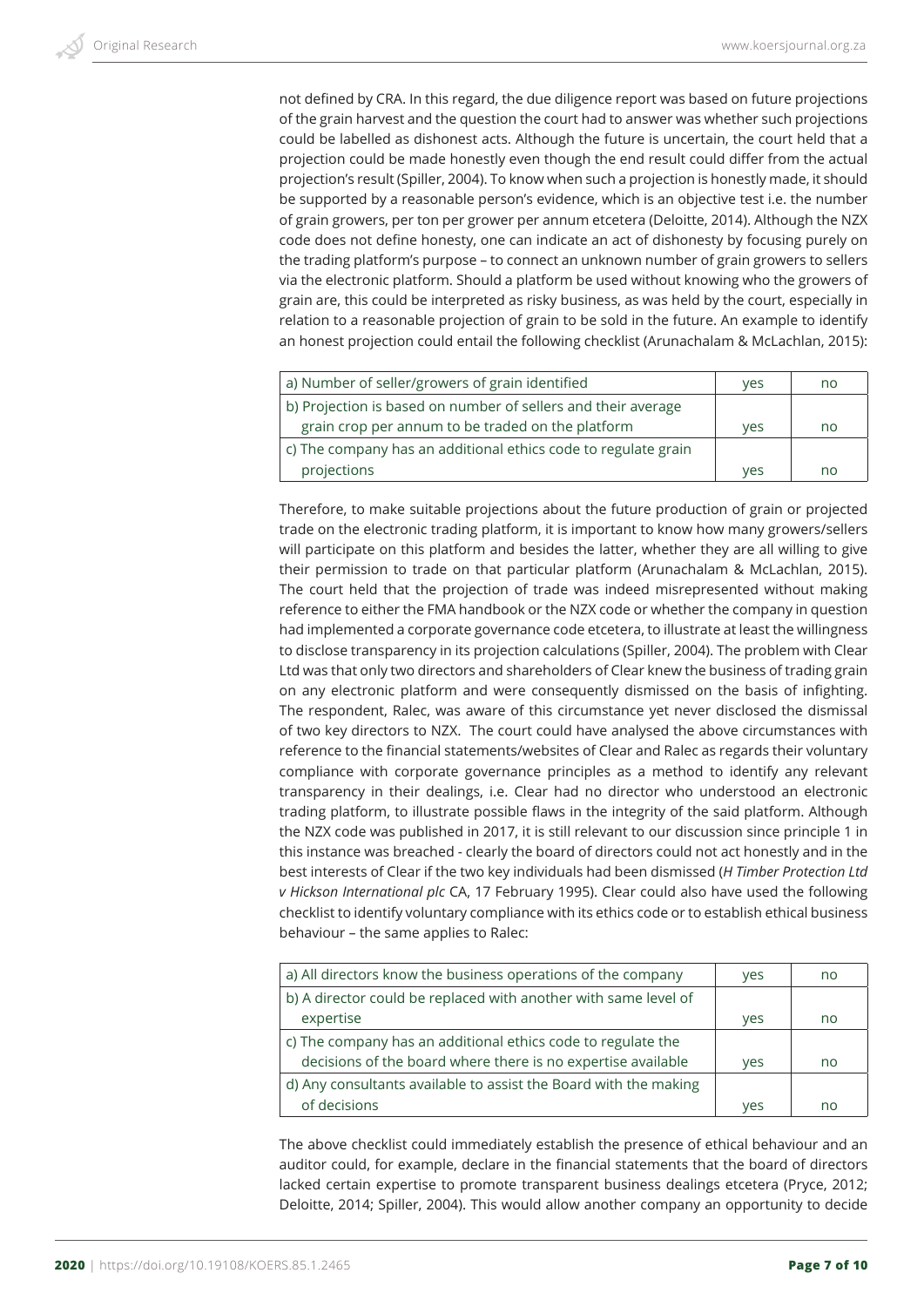whether to continue with its business negotiations or not, as part of good corporate governance principles. Or in such an event Clear could make use of consultants who know the grain industry to comply with the requirements of an electronic platform relevant to buying and selling grain as a method to comply with any corporate governance code (Demidenko & McNutt, 2010). To keep doing business without the required consultants or two key individuals or non-disclosure of dismissed directors could be interpreted as making unethical business decisions (Kabir, Su & Rahman, 2016). The whole reason why principle 1 of the NZX code is important to corporate governance principles is to require responsible actions in the economic sphere and to build investor/stakeholder confidence by being transparent. It refers also to financial projections, that principle 1 in 1.1 requires integrity in "all actions" of the board of directors and their employees. "All actions" is a very wide phrase which merely denotes that a projection should be supported by actual evidence to promote the integrity of the projection (even if the future is uncertain), irrespective of whether a director or company employee had drafted the projection. Principle 1 of the FMA handbook does not require employees to act in the best interests of the company; therefore in terms of this handbook, a director should personally be responsible for drafting a projection of the selling of future grain. In the FMA handbook, principle 1 requires fair dealings with customers and it can be argued that no fair dealings could be possible if a company dismissed two key persons. To take decisions or business decisions without the input of these two key persons could be labelled as unethical decisions in terms of the FMA handbook. In this regard, the High Court did not refer to the principles associated with good corporate governance principles and also did not make any mention of any ethical or unethical business decisions based on the NZX code (or its predecessor) or the FMA handbook.

## **8. Conclusion**

Although corporate governance principles are more complicated in New Zealand, it is possible to identify breach of corporate governance principles by making use of a simple checklist questionnaire. Such a checklist contains either a yes or a no and would allow a company to identify possible breaches of ethics before, during or after taking business decisions. A practical example could be a checklist based on the *NZX Ltd v Ralec Commodities Pty Ltd* [2016] NZHC 2742 case, which would have prevented litigation in the High Court of New Zealand if Ralec or Clear had devised appropriate ethics codes. Such a checklist would have immediately indicated that Clear had no knowledgeable directors pertaining to an electronic trading platform for grain, which is unethical business behaviour. It is also possible that Ralec could have disclosed the latter fact to NZX to promote transparency pertaining to the trading platform etcetera, as a method for the two entities to promote fair dealings with each other. It is also possible to create a checklist to identify future projections as being honest or dishonest. Such a checklist would not only promote the integrity of business projections but it would also be able to identify a possible breach of ethics, i.e. the unknown number of grain growers used in the projections. Legislation in New Zealand or court case references where legislation has been interpreted could also be used by companies to identify when an act is dishonest, i.e., part of misrepresentation of the relevant facts. The very same rationale was followed by the South African High Court in *Mthimunye-Bakoro v Petroleum Oil and Gas Corporation of South Africa (SOC) Ltd* [2015] ZAWCHC 113; 2015 (6) SA 338 (WCC) to identify the integrity of board meetings. To prevent a financial officer from attending board meetings after her suspension is not contrary to good corporate governance principles. In fact, it promotes the integrity of such meetings since the financial officer who was responsible for severe company losses cannot participate in any future business decisions of the company. In addition, certain terms contained in any corporate governance code – integrity, honesty, fiduciary duties and the like – are extremely difficult words to understand in practice, but a checklist with a simple no or yes remains a good start in identifying a possible breach of ethics (Du Plessis, 2010; Lowry, 2012; Havenga, 2000).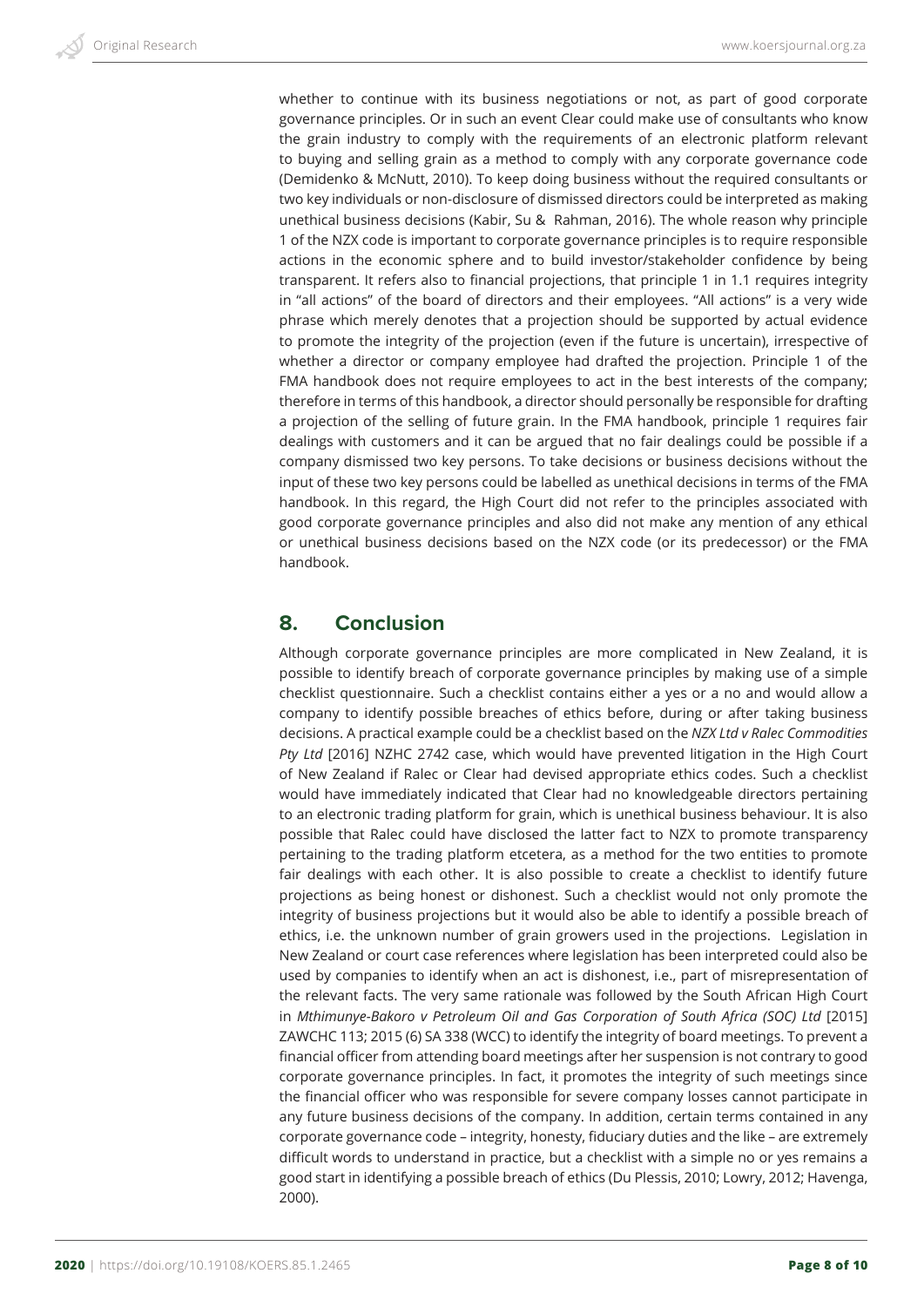#### **References**

- Ackers, B. 2015. Ethical considerations of corporate social responsibility a South African perspective. *South African Journal for Business Management*, 46: 11-21. https://doi.org/10.4102/sajbm.v46i1.79.
- Arunachalam, M. & McLachlan, A. 2015. Accountability for business ethics in context of financial markets authority's corporate governance principles, New Zealand. *Journal of Applied Business Research,* 13: 19-34.
- Awad, IO. & Hegazy, IR. 2016. Reviewing the implications of corporate governance, corporate social responsibility on corporate failure in the literature: Developing countries. *Journal of Emerging Trends in Economics and Management Sciences,* 7: 22-30.
- Botha, H. 2009. Corporate governance, leadership and ethics. *Management Today,* 25: 55-57.
- Chepkemei, A. Biwott,C. & Mwaura, J. 2012. The role of integrity and communication ethics in corporate governance: a study of selected companies in Uasin Gishu county, Kenya. *Journal of Emerging Trends in Economics and Management Sciences*, 3: 40-944.
- Diplock, J. 2004. The Diplock-principles. *New Zealand Management*, 51: 4-5.
- Du Plessis, J.J. 2010. A comparative analysis of directors' duty of care, skill and diligence in South Africa and Australia. *Acta Juridica,* 263-289.
- Deloitte. 2014. The Company Act, Australian 'Centro-Case' confirms duties of all directors. https:// www2.deloitte.com/content/dam/Deloitte/za/Documents/governance-risk-compliance/ZA\_ CentroCaseConfirmsDirectorDuties\_24032014.pdf.
- Demidenko, E. & McNutt, P. 2010. The ethics of enterprise risk management as a key component of corporate governance. *International Journal of Social Economics,* 37: 802-815. https://doi.org /10.1108/03068291011070462.
- Furter, E. 2007. Edifying morality: corporate governance. *Enterprise Risk,* 1: 32-35.
- FMA. 2018. http://www.fma.govt.nz/assets/Reports/\_versions/10539/180228-Corporate-Governance-Handbook-2018.1.pdf.
- Gully. 2016. https://s3-ap-southeast-2.amazonaws.com/nzx-prod-c84t33un4/comfy/cms/files/files/000 /002/269/original/Bell\_Gully-\_29Feb\_2016.pdf.
- Gully. 2017. Bell Gully releases guide to the NZX corporate governance guide. https://www.bellgully. com/publications/bell-gully-releases-guide-to-the-nzx-corporate-governance-code.
- *H Timber Protection Ltd v Hickson International plc* (unreported, Court of Appeal, Wellington, CA 113/94, 17 February 1995).
- Havenga, M. 2000. The business judgment rule should we follow the Australian example? *South African Mercantile Law Journal*, 25: 25-37.
- Hughes, S. 2012. Finding the sweet spot: The future for kiwi future market regulation. *Finance,* 126: 44-45.
- Kabir, H. Su, L. & Rahman, A. 2016. Audit failure of New Zealand finance companies: an exploratory investigation. *Pacific Accounting Review,* 28: 279-305. https://doi.org/10.1108/par-10-2015-0043.
- King IV. (2016). https://c.ymcdn.com/sites/www.iodsa.co.za/resource/resmgr/king\_iv/King\_IV\_Report/ IoDSA\_King\_IV\_Report\_-\_WebVe.pdf.
- Kloppers, H.J. 2013. Driving corporate social responsibility (CSR) through the companies Act: an overview of the role of the social and ethics committee. *Potchefstroom Electronic Law Journal*, 16: 165-199. https://doi.org/10.17159/1727-3781/2013/v16i1a2307.
- Legg, M. & Jordan, D. 2014). The Australian business judgment rule after Asic v Rich: balancing director authority and accountability. *Adelaide Law Review*, 34: 403-426.
- Lotzof, M. 2006. Compliance in Australia has continued to evolve over the last 20 years. *Journal of Health Care Compliance*, 8: 73-77.
- Lowry, J. 2012. The irreducible core of the duty of care, skill, and diligence of company directors: Australian Securities and Investment Commission v Healy. *Modern Law Review*, 75: 249-274. https:// doi.org/10.1111/j.1468-2230.2012.00898.x.
- *Mthimunye-Bakoro v Petroleum Oil and Gas Corporation of South Africa (SOC) Ltd* [2015] ZAWCHC 113; 2015 (6) SA 338 (WCC)

*Novick and Another v Comair Holdings Ltd and Others* 1979 (2) SA 116 (W).